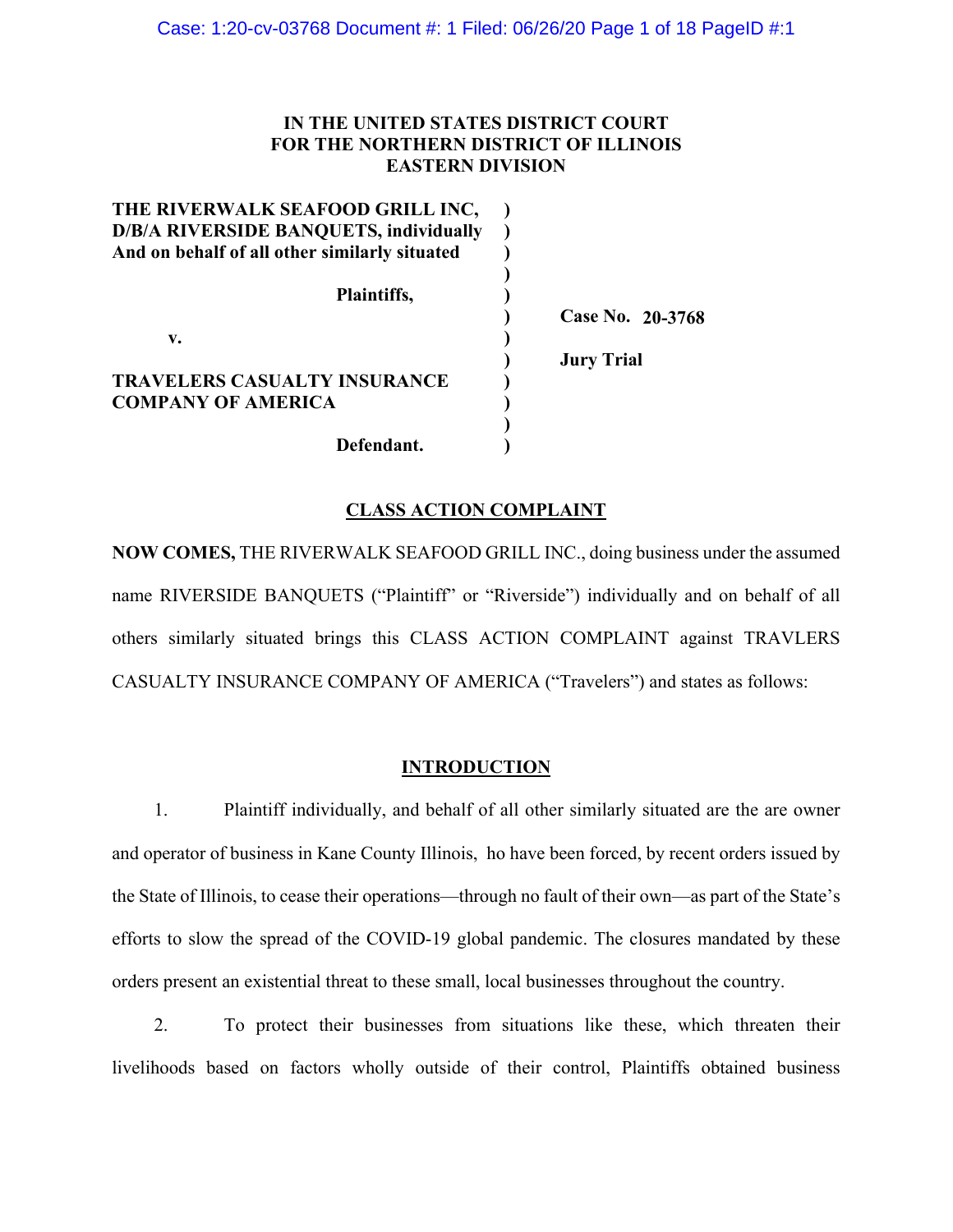## Case: 1:20-cv-03768 Document #: 1 Filed: 06/26/20 Page 2 of 18 PageID #:2

interruption insurance from Traveler's In blatant breach of its insurance obligations that it voluntarily undertook in exchange for Plaintiffs' premium payments, Traveler's has denied Plaintiffs' claims arising from the State-ordered interruption of their business.

3. As a result, Plaintiffs now bring this action against Traveler's for its failure to honor its obligations under commercial business owners insurance policies issued to Plaintiffs, which provide coverage for losses incurred due to a "necessary suspension" of their operations, including when their businesses are forced to close due to a government order.("Civil Authority Coverage")

4. On March 15, 2020, during the term of the policies issued by Traveler's to Plaintiffs, Illinois Governor Pritzker issued an order first closing all restaurants, bars, and movie theaters to the public in an effort to address the ongoing COVID-19 pandemic. A few days later, on March 20, 2020, Governor Pritzker ordered all "non-essential businesses" to close. The March 15 and March 20 orders are hereinafter collectively referred to as the "Closure Orders."

5. As a result of the Closure Orders, the Plaintiffs have been forced to halt ordinary operations, resulting in substantial lost revenues.

6. But despite Traveler's express promise in its policies to cover the Plaintiffs' business interruption losses when the government forces them to close, Traveler's has issued blanket denials to Plaintiffs for any losses related to the Closure Orders.

7. Traveler's continually asserts that Plaintiffs' losses are not covered, based on the assertion that the "actual or alleged presence of the coronavirus," which led to the Closure Orders that prohibited Plaintiffs from operating their businesses, does not constitute "direct physical loss." See **"**Exhibit A."

8. But Traveler's conclusory statement that the actual or alleged presence of a substance like COVID-19 does not result in property damage is contrary to the law in Illinois.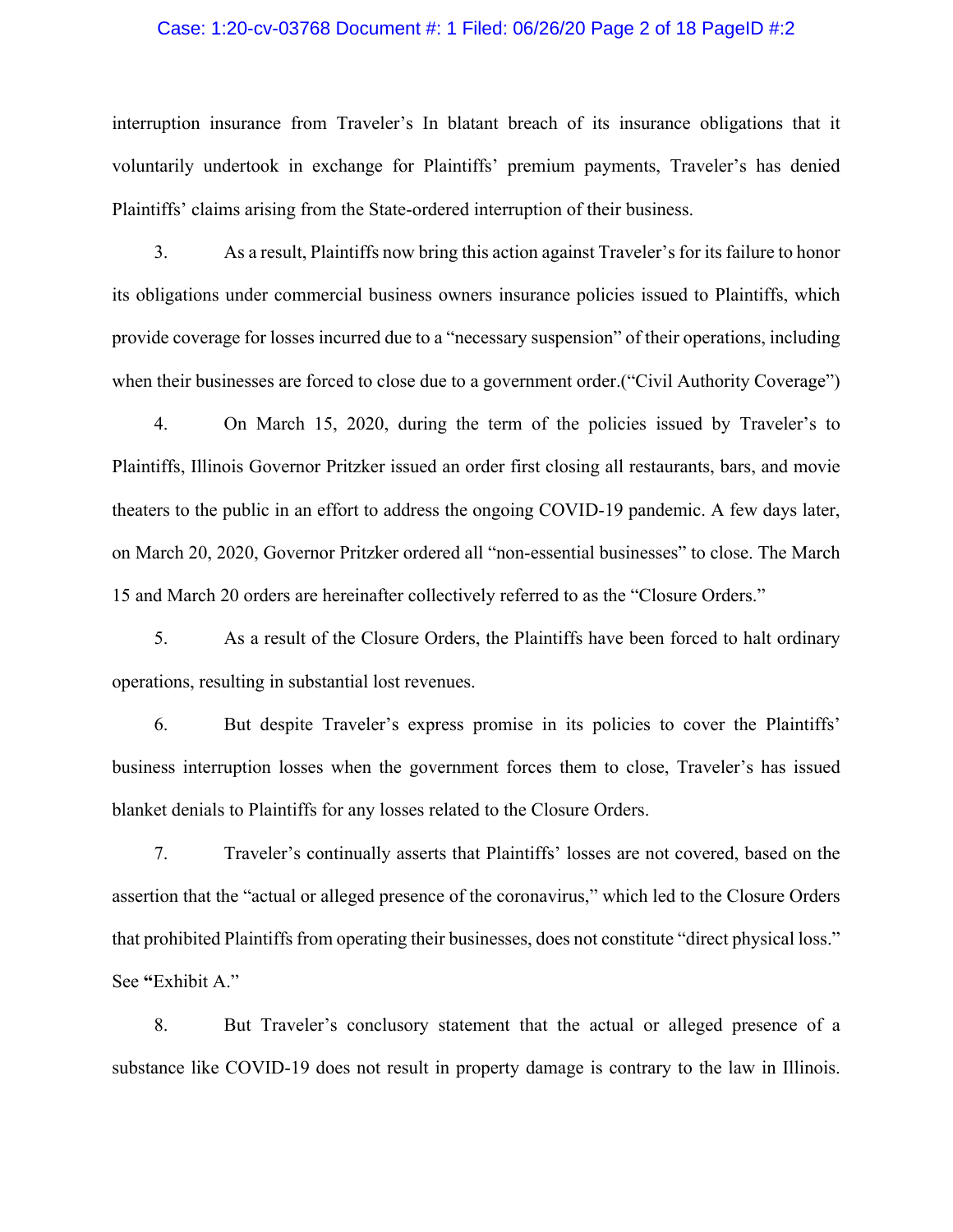## Case: 1:20-cv-03768 Document #: 1 Filed: 06/26/20 Page 3 of 18 PageID #:3

Illinois courts have consistently held that the presence of a dangerous substance in a property constitutes "physical loss or damage." See, e.g., *Bd. of Educ. of Twp. High Sch. Dist. No. 211 v. Int'l Ins. Co.,* 720 N.E.2d 622, 625–26 (Ill. Ct. App. 1999), as modified on denial of reh'g (Dec. 3, 1999).

9. Thus, Traveler's wholesale, cursory coverage denials are arbitrary and unreasonable, and inconsistent with the facts and plain language of the policies it issued. These denials appear to be driven by Traveler's desire to preempt its own financial exposure to the economic fallout resulting from the COVID-19 crisis, rather than to initiate, as Traveler's is obligated to do, a full and fair investigation of the claims and a careful review of the policies they sold to Plaintiffs in exchange for valuable premiums.

#### **I. THE PARTIES**

## *Plaintiff*

10. Plaintiff The Riverwalk Seafood Grille, Inc. is a corporation organized under the laws of Illinois, with its principal place of business in Kane County, Illinois. Plaintiff is doing business under the Assumed Name Riverside Banquets and is an Additional Insured under the Policy. See "Exhibit B". Plaintiff hosts weddings, corporate events, and other special events serving food and beverages.

#### *Defendant*

11. Defendant Traveler's is an insurance company organized under the laws of the State of Connecticut, with its principal place of business in Hartford Connecticut Illinois.

#### **II. JURISDICTION AND VENUE**

12. This Court has jurisdiction over this action pursuant to 28 U.S.C. § 1332 because Defendant and at least one member of the Class are citizens of different states and because: (a) the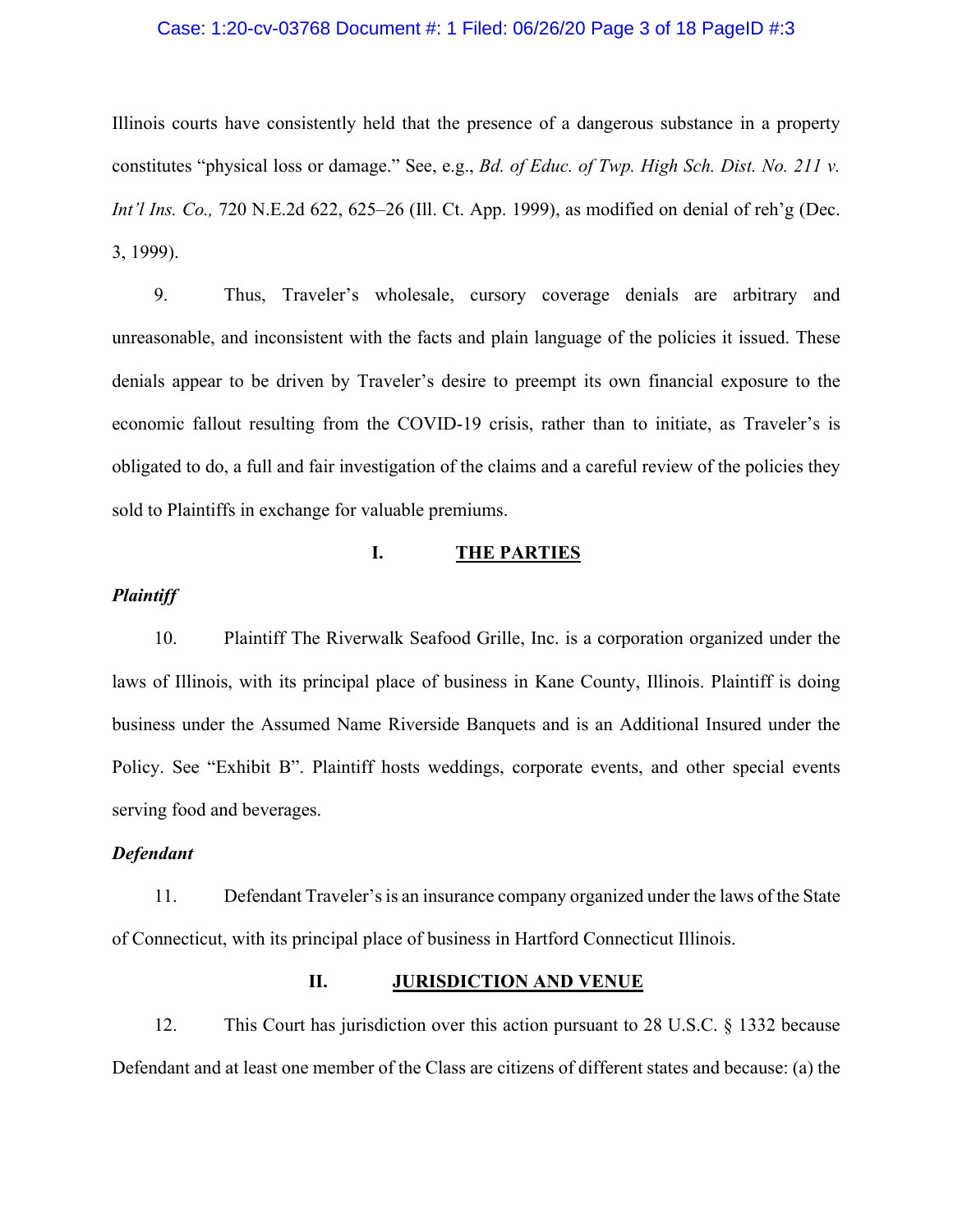#### Case: 1:20-cv-03768 Document #: 1 Filed: 06/26/20 Page 4 of 18 PageID #:4

Class consists of at least 100 members; (b) the amount in controversy exceeds \$5,000,000 exclusive of interest and costs; and (c) no relevant exceptions apply to this claim.

13. This Court has personal jurisdiction over Traveler's pursuant to the Illinois "long arm statute," 735 ILCS 5/2-209, because Traveler's has submitted to jurisdiction in this state by: (a) transacting business in Illinois; (b) contracting to insure a person, property or risk located within Illinois at the time of contracting; and (c) making a contract substantially connected with Illinois. See 735 ILCS 5/2-209(1), (4), (7).

14. In addition, Traveler's exercises substantial, systematic and continuous contacts with Illinois by doing business in Illinois, serving insureds in Illinois, and seeking additional business in Illinois.

15. This Court has jurisdiction to grant declaratory relief under 28 U.S.C. § 2201 because an actual controversy exists between the parties as to their respective rights and obligations under the Policy with respect to the loss of business arising from the civil authority events detailed below.

16. Venue is proper in this district pursuant to 28 U.S.C. § 1391(b)(2) because a substantial part of the events or omission giving rise to Plaintiffs' claims occurred within the Northern District of Illinois.

#### **III. FACTUAL BACKGROUND**

17. Traveler's issued Policy #YO630-0K557677 for the Policy Period of 1/1/20 to 1/1/21 to the Shodeen Group LLC and numerous Additional Insureds including Plaintiff. See Exhibit A

18. The Policy Provided the following coverages:

#### **DELUXE BUSINESS INCOME (AND EXTRA EXPSPENSE) COVERAGE FORM**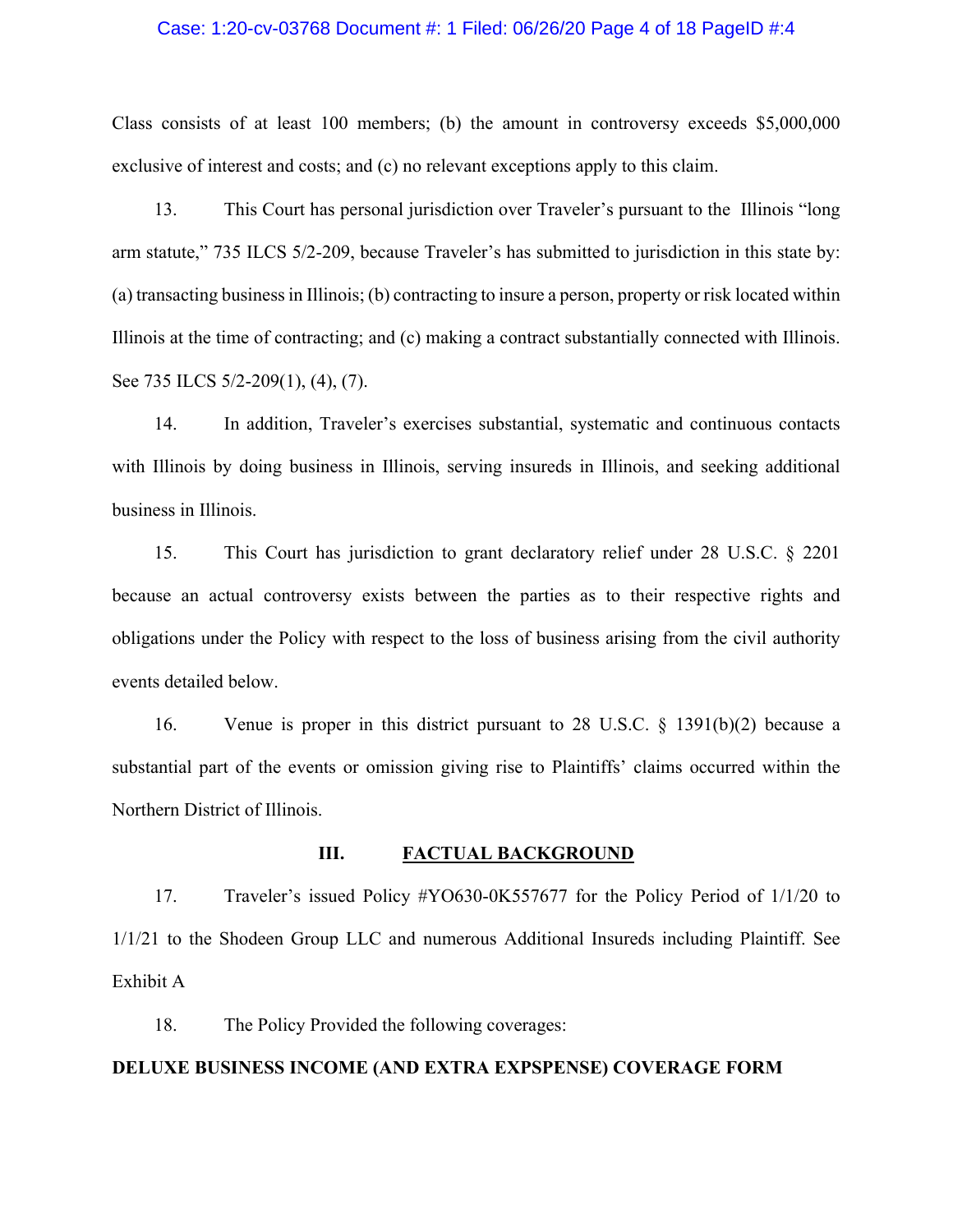# **A. COVERAGE**

We will pay for:

- The actual loss of Business Income you sustain due to the necessary "suspension" of your "operations" during the "period of restoration"; and
- The actual Extra Expense you incur during the "period of restoration"; caused by direct physical loss of or damage to property at premises which are described in the Declarations and for which a Business Income and Extra Expense Limit of Insurance is shown in the Declarations. The loss or damage must be caused by or result from a Covered Cause of Loss. \*\*\*

See Deluxe Business Income (and Extra Expense) Coverage Form (DX T1 01 11 12) at page 1 (emphasis added).

\* \* \* \* \*

# **4. Additional Coverages**

## **c. Civil Authority**

- When a Covered Cause of Loss causes damage to property other than property at the described premises, we will pay for the actual loss of Business Income you sustain and the actual Extra Expense you incur caused by action of civil authority that prohibits access to the described premises, provided that both of the following apply:
- Access to the area immediately surrounding the damaged property is prohibited by civil authority as a result of the damage, and the described premises are within that area but are not more than 100 miles from the damaged property; and
- The action of civil authority is taken in response to dangerous physical conditions resulting from the damage or continuation of the Covered Cause of Loss that caused the damage, or the action is taken to enable a civil authority to have unimpeded access to the damaged property. \*\*\*

See Deluxe Business Income (and Extra Expense) Coverage Form (DX T1 01 11 12) at pages 2-3 (emphasis added).

\* \* \* \* \*

# **5. Coverage Extensions**

# **b. Ingress or Egress**

(1) You may extend the insurance provided by this Coverage Form for: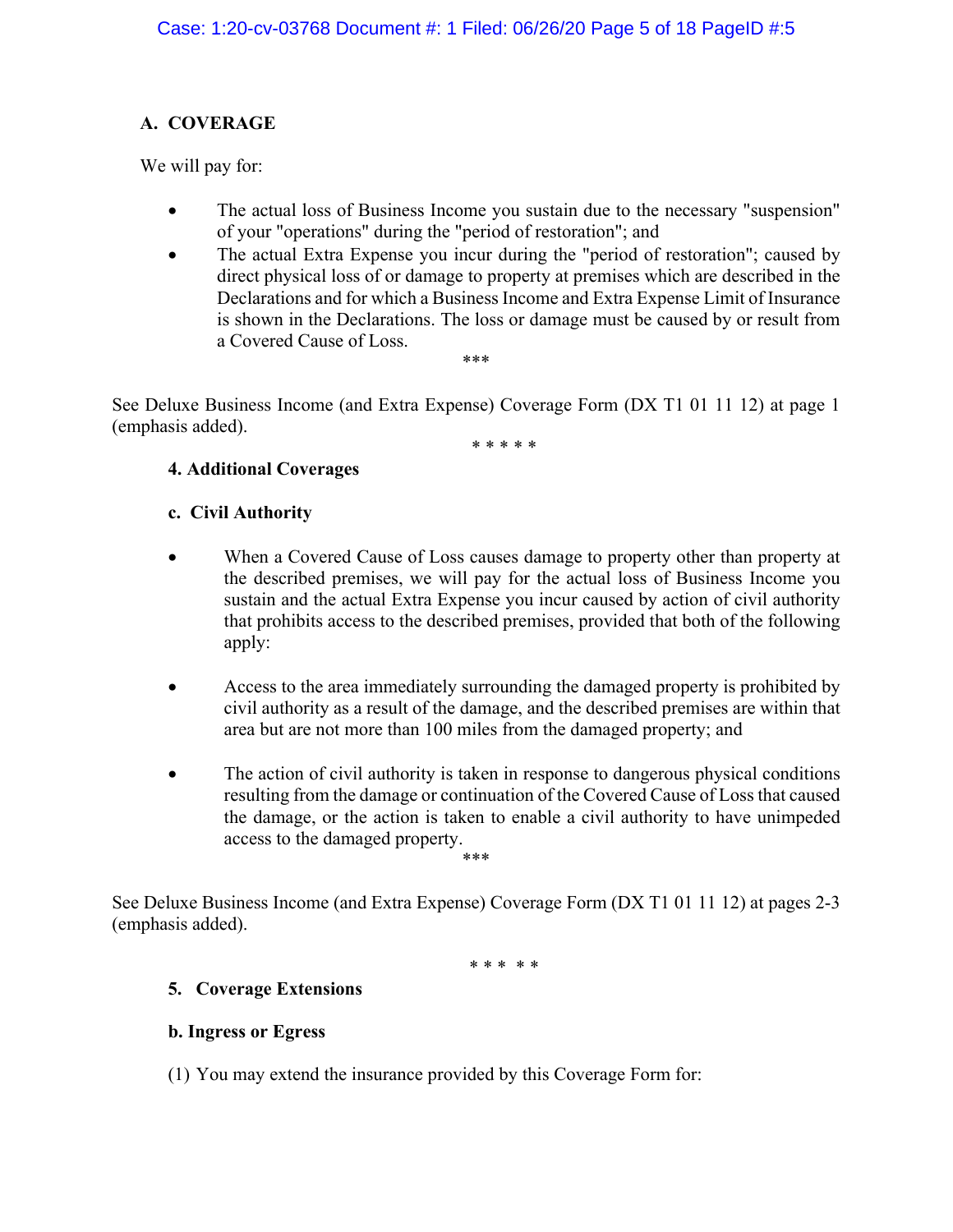- (a) The actual loss of Business Income you sustain due to the necessary "suspension" of your "operations" during the "period of restoration"; and
- (b) The actual Extra Expense you incur during the "period of restoration"; to apply to the actual amount of such loss of Business Income and Extra Expense that you incur when ingress to or egress from the described premises is prevented (other than as provided in the Civil Authority Additional Coverage).
- (2) The prevention of ingress to or egress from the described premises must be caused by direct physical loss or damage by a Covered Cause of Loss to property that is away from, but within 1 mile of the described premises, unless a different number of miles is shown in the Declarations. . . .

See Deluxe Business Income (and Extra Expense) Coverage Form (DX T1 01 11 12) at pages 5-6

## **Closure Orders Throughout the United States and World**

19. Closure Orders were also issued by local, state, provincial or national jurisdictions

of Class Members throughout the United States. A non-comprehensive list, for illustration,

includes the following states and countries where Class Members have Covered Properties:

- California, Connecticut, Florida, Georgia, Illinois, New Jersey, New York, Pennsylvania and Virginia; and
- 20. A major news outlet reported that, as of April 3, 2020, over 3.9 billion people had

been asked or ordered to stay at home, from over 90 countries or territories.<sup>1</sup>

## **The Impact of COVID-19 and the Closure Orders**

21. The presence of COVID-19 caused direct physical loss or damage to Plaintiff's and the other Class Members' property, by impairing and damaging the property, and by causing a "suspension" of business operations during the "period of restoration".

22. The Closure Orders resulted from Covered Cause of Loss and caused losses by impairing access to and business functions of Plaintiff's and the other Class Members' Property.

<sup>&</sup>lt;sup>1</sup> Alasdair Sandford, Coronavirus: Half of humanity now on lockdown as 90 countries call for confinement, EuroNews (April 3, 2020), https://www.euronews.com/2020/04/02/coronavirus-in-europe-spain-s-death-toll-hits-10‐000‐after‐record‐950‐new‐deaths‐in‐24‐hou.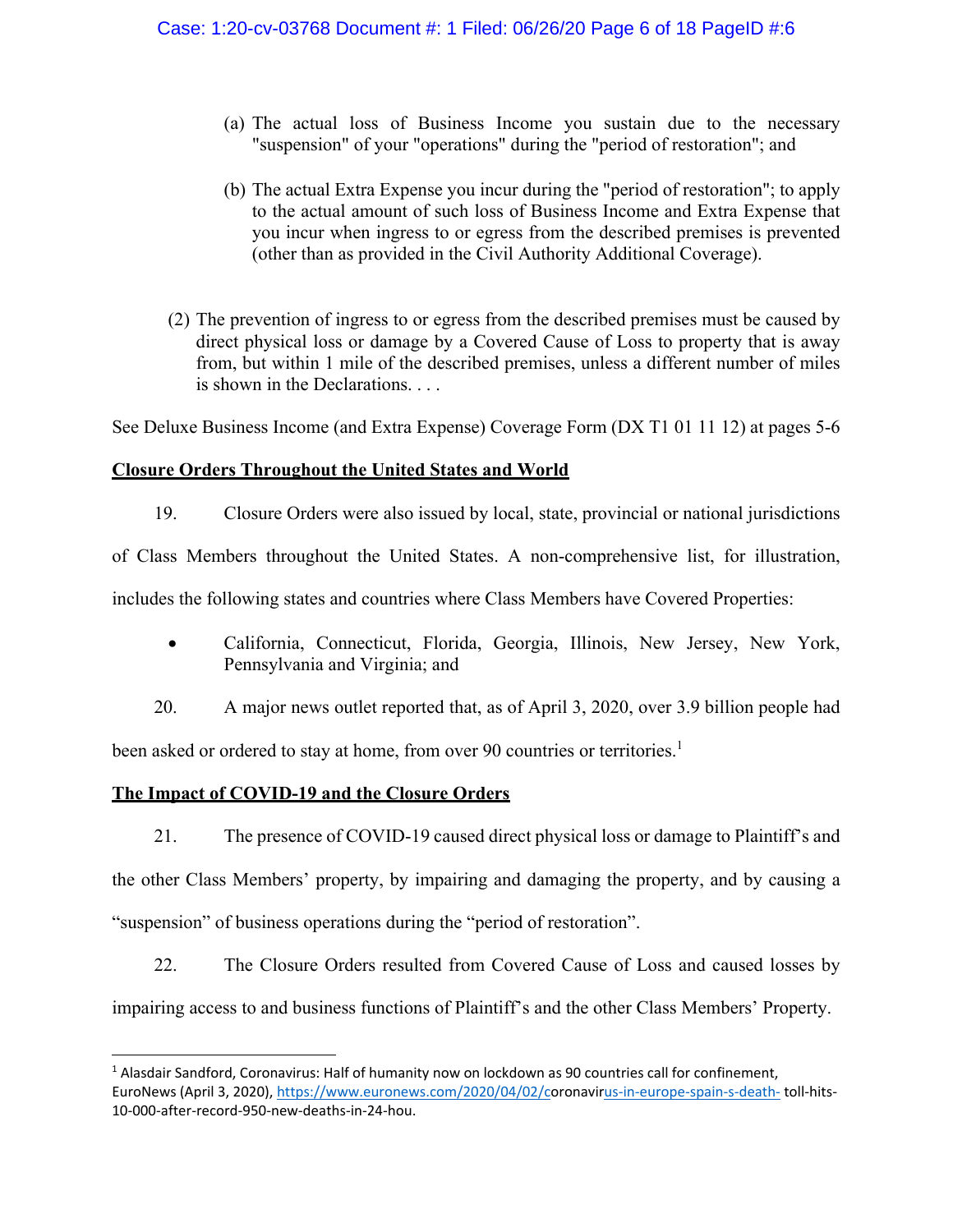#### Case: 1:20-cv-03768 Document #: 1 Filed: 06/26/20 Page 7 of 18 PageID #:7

23. Upon information and belief, Class Members have had confirmed cases of COVID-19 at their properties and have had to take action to secure and preserve such properties. As of the filing of this Class Action Complaint, Plaintiff estimates that Class Members have suffered several hundreds of millions of dollars of Business Interruption losses alone. These losses are ongoing and could increase substantially depending on the length and ultimate severity of the pandemic and the government response in countries around the world.

24. Traveler's repudiation of coverage is wrongful. Any alleged requirement of direct physical loss of or damage to property" is satisfied by the impairment of the business function of Plaintiffs' and other Class Members' properties. Likewise, Traveler's cannot meet its burden to show that any exclusions apply to the Plaintiffs' Losses Due to the Coronavirus Pandemic and the Closure Orders.

25. On March 11, 2020, the World Health Organization declared that the emerging threat from the novel coronavirus—otherwise known as COVID-19—constituted a global pandemic.

26. Emerging research on the virus and recent reports from the CDC indicate that the COVID-19 strains physically infect and can stay alive on surfaces for at least 17 days, a characteristic that renders property exposed to the contagion potentially unsafe and dangerous. Other research indicates that the virus may linger on surfaces for up to four weeks in low temperatures.

27. In response to the pandemic, and the spread of the coronavirus in Chicago and throughout Illinois, Illinois Governor Pritzker issued Executive Order 2020-07 on March 15, 2020 requiring that all bars, restaurants, and movie theaters close to the public beginning on March 16, 2020 and continuing through March 30, 2020.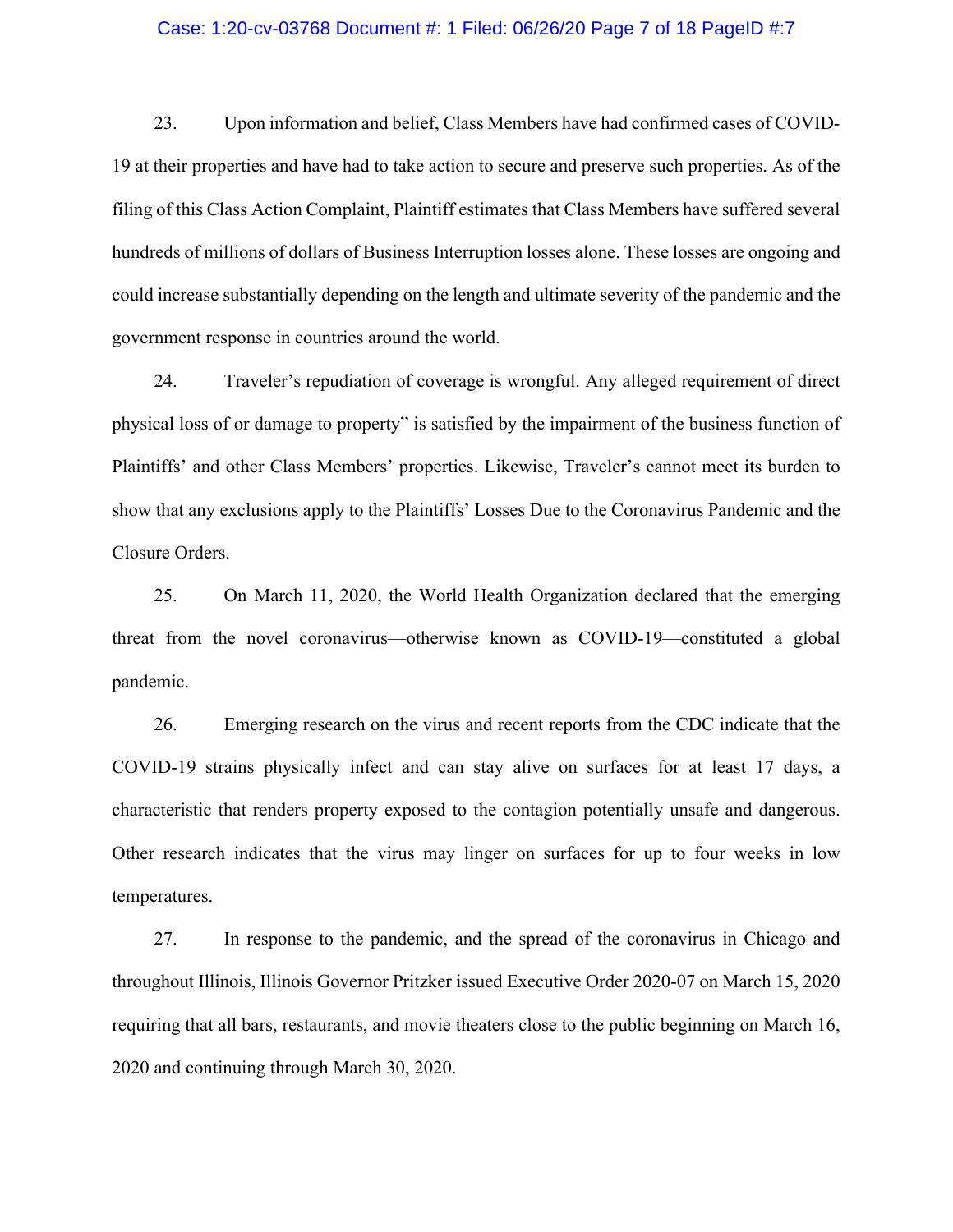#### Case: 1:20-cv-03768 Document #: 1 Filed: 06/26/20 Page 8 of 18 PageID #:8

28. The continuous presence of the coronavirus on or around Plaintiffs' premises has rendered the premises unsafe and unfit for their intended use and therefore caused physical property damage or loss under the Policies.

29. Executive Order 2020-07 was issued in direct response to these dangerous physical conditions, and prohibited the public from accessing Plaintiffs' restaurants, thereby causing the necessary suspension of their operations and triggering the Civil Authority coverage under the Policies. Executive Order 2020-07 specifically states, "the Illinois Department of Public Health recommends Illinois residents avoid group dining in public settings, such as in bars and restaurants, which usually involves prolonged close social contact contrary to recommended practice for social distancing," and that "frequently used surfaces in public settings, including bars and restaurants, if not cleaned and disinfected frequently and properly, also pose a risk of exposure."

30. Governor Pritzker's March 20, 2020 Closure Order (Executive Order 2020-10) closing all "non-essential" businesses in Illinois, including all restaurants and movie theaters, likewise was made in direct response to the continued and increasing presence of the coronavirus on property or around Plaintiffs' premises.

31. Like the March 15, 2020 Closure Order, the March 20, 2020 Order prohibited the public from accessing Plaintiffs' restaurants, thereby causing the necessary suspension of their operations and triggering the Civil Authority coverage under the Policies.

32. As a result of the Closure Orders, the Plaintiffs have each suffered substantial Business Income losses and incurred Extra Expense. The covered losses incurred by Plaintiffs and owed under the Policies is increasing every day, but are expected to exceed \$10 million dollars. As a result of these catastrophic losses, many of the Plaintiffs have been forced to furlough their workers and may have to close some or all of their locations permanently.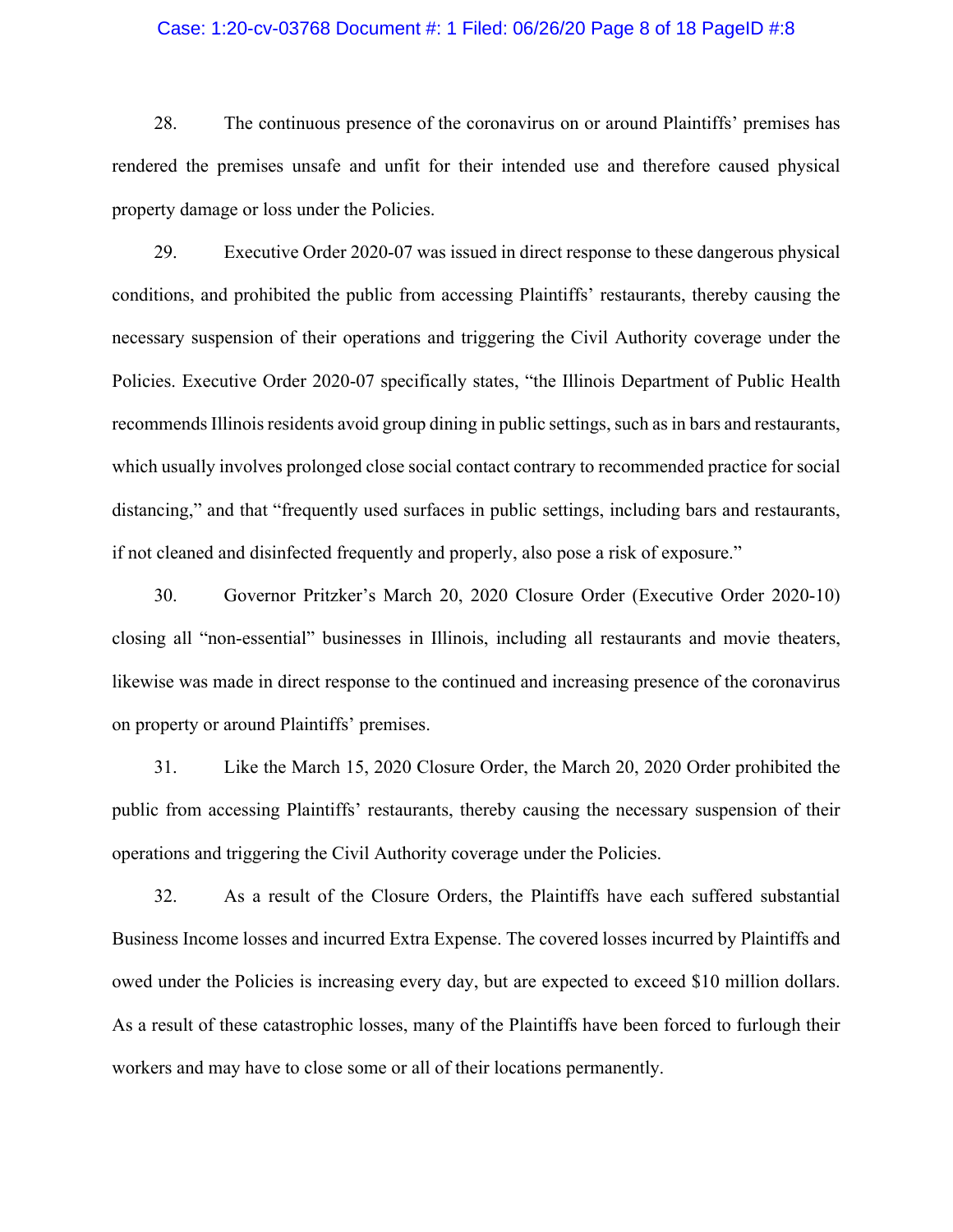## Case: 1:20-cv-03768 Document #: 1 Filed: 06/26/20 Page 9 of 18 PageID #:9

33. Following the March 15, 2020 Closure Order, the Plaintiffs each submitted a claim to Traveler's requesting coverage for their business interruption losses promised under the Policies (collectively, the "Closure Order Claims").

34. Traveler's has denied each of the Closure Order Claims, either verbally or in writing. See "Exhibit A."

#### **IV. CLASS ACTION ALLEGATIONS**

35. Plaintiff brings this action pursuant to Rules 23(a), 23(b)(1), 23(b)(2), 23(b)(3), and 23(c)(4) of the Federal Rules of Civil Procedure, individually and on behalf of all others similarly situated.

36. Plaintiff seeks to represent a Class defined as all persons and entities in the United States with claims for Property Damage coverage and/or Deluxe Business Income (and Extra Expense Coverage), including persons and entities that:

- (a) incurred reasonable and necessary costs to temporarily protect or preserve insured property erty due to actual or immediately imminent insured direct physical loss or damage due to COVID-19; or
- (b) suffered a suspension of business related to COVID-19, at premises covered by the Policy; or
- (c) incurred Extra Expense that they would not have incurred if there had been no direct physical loss or damage to the insured property, or to temporarily continue as nearly normal as practicable the conduct of their business; or
- (d) sustained losses caused by action of a civil authority due to the Closure Orders; or
- (e) sustained losses caused by impaired ingress or egress due to COVID-19 or the Closure Orders; or

37. Excluded from the Class are Defendant and any of its members, affiliates, parents,

subsidiaries, officers, directors, employees, successors, or assigns; governmental entities; and the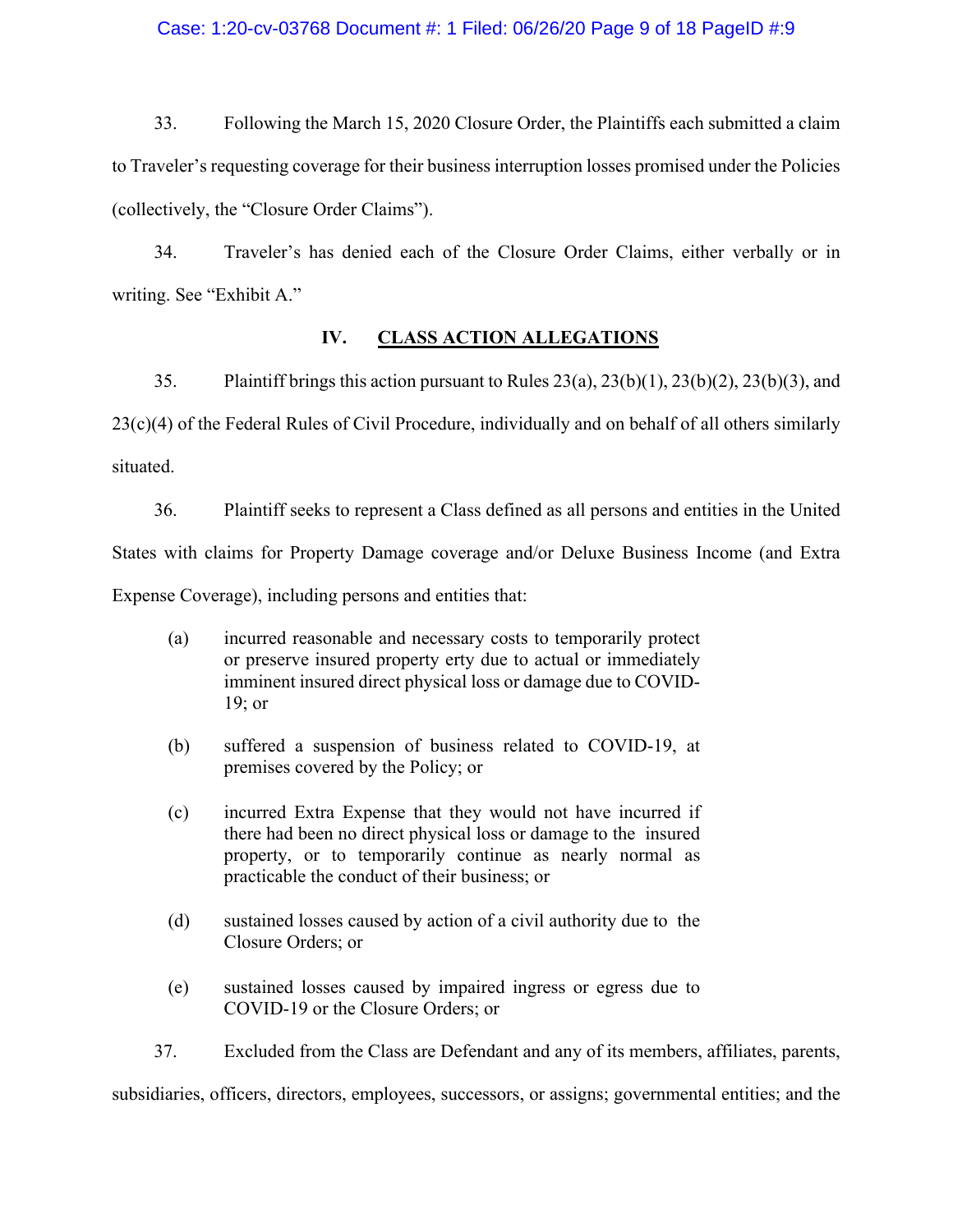## Case: 1:20-cv-03768 Document #: 1 Filed: 06/26/20 Page 10 of 18 PageID #:10

Court staff assigned to this case and their immediate family members. Plaintiff reserves the right to modify or amend the Class definition, as appropriate, during the course of this litigation.

38. This action has been brought and may properly be maintained on behalf of the Class proposed herein under the criteria of Rule 23 of the Federal Rules of Civil Procedure.

39. **Numerosity—Federal Rule of Civil Procedure 23(a)(1).** The members of the defined Class are so numerous that individual joinder of all Class Members is impracticable. While Plaintiff is informed and believes that there are thousands of members of the Class, the precise number of Class Members is unknown to Plaintiff but may be ascertained from Defendant's books and records. Class Members may be notified of the pendency of this action by recognized, Courtapproved notice dissemination methods, which may include U.S. Mail, electronic mail, internet postings, and/or published notice.

#### 40. **Commonality and Predominance—Federal Rule of Civil Procedure 23(a)(2)**

**and 23(b)(3).** This action involves common questions of law and fact, which predominate over any questions affecting only individual Class Members, including, without limitation:

- (a) Traveler's issued the all-risk Policy in exchange for payment of premiums by Plaintiff and the Class;
- (b) whether the Class suffered a covered loss based on the Policy;
- (c) whether Traveler's wrongfully repudiated all claims based on COVID-19 and the Closure Orders;
- (d) whether Traveler's Property Damage Deluxe Business Income (and Extra Expense) coverage applies to business losses caused by COVID-19;
- (e) whether Traveler's Business Interruption coverage applies to a suspension of business caused by the Closure Orders;
- (f) whether Traveler Extra Expense coverage applies to business losses caused by COVID-19 and the Closure Orders;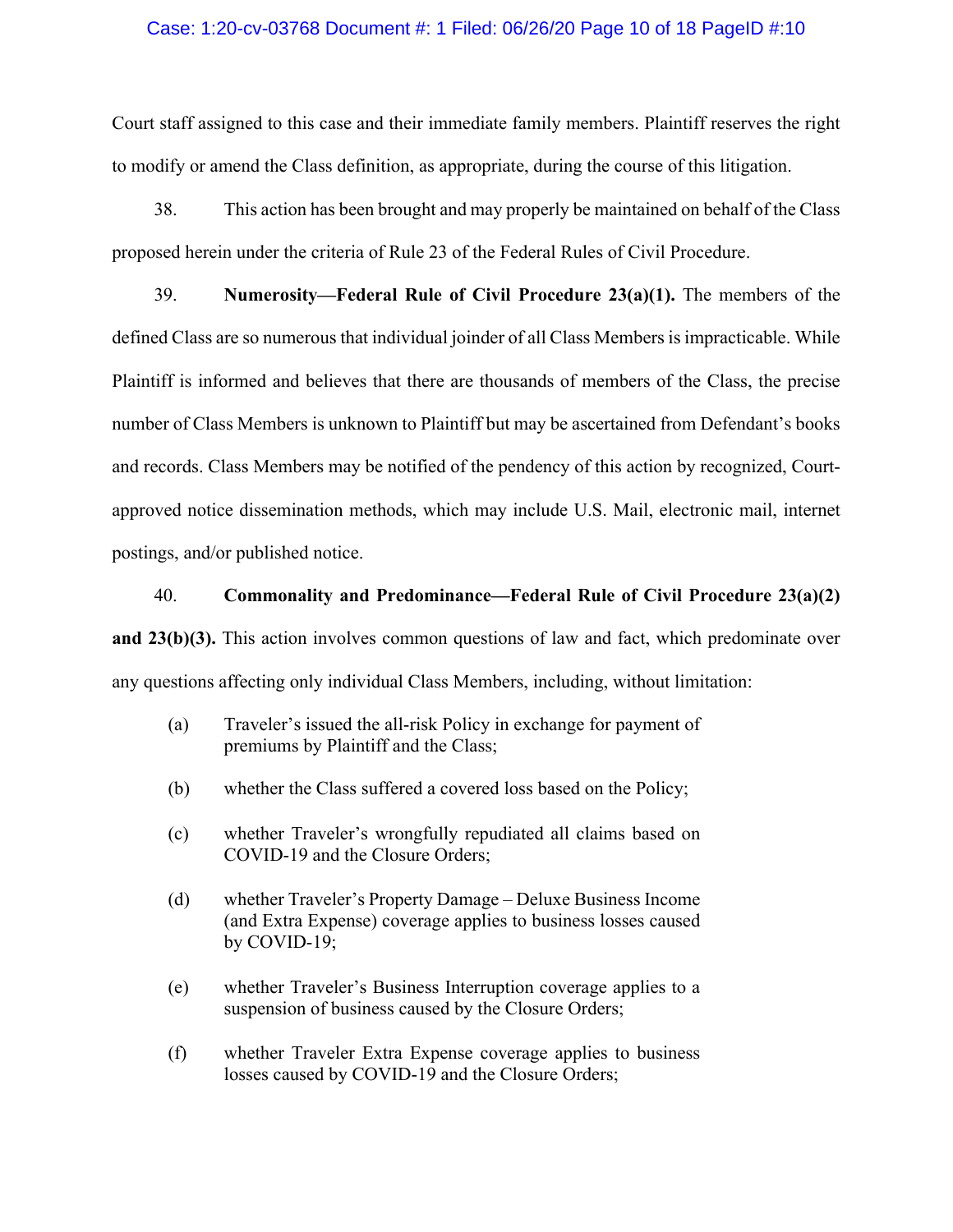- (g) whether Traveler's Civil Authority coverage applies to a suspension of business due to the Closure Orders;
- (h) whether Traveler's Ingress/Egress coverage applies to business losses from impaired access due to COVID-19;
- (i) whether Traveler's has breached its contract of insurance through a blanket repudiation of all claims based on business interruption, business losses, costs or closures related to COVID-19 and the Closure Orders; and
- (j) whether Plaintiff and the other Class Members are entitled to an award of reasonable attorney fees, interest and costs.

# 41. **Typicality—Federal Rule of Civil Procedure 23(a)(3).** Plaintiff's claims are

typical of the other Class Members' claims because Plaintiff and the other Class Members are all similarly affected by Defendant's refusal to pay under its Deluxe Business Income (and Extra Expense) Coverage Form**,** Civil Authority Coverage, and Ingress/Egress Coverage.. Plaintiff's claims are based upon the same legal theories as those of the other Class Members. Plaintiff and the other Class Members sustained damages as a direct and proximate result of the same wrongful practices in which Defendant engaged.

#### 42. **Adequacy of Representation—Federal Rule of Civil Procedure 23(a)(4).**

Plaintiff is an adequate Class representative because Plaintiff's interests do not conflict with the interests of the other Class Members whom they seek to represent, Plaintiff has retained counsel competent and experienced in complex class action litigation, including successfully litigating class action cases similar to this one, where insurers breached contracts with insureds by failing to pay the amounts owed under their policies, and Plaintiff intends to prosecute this action vigorously. The interests of the above-defined Classes will be fairly and adequately protected by Plaintiff and their counsel.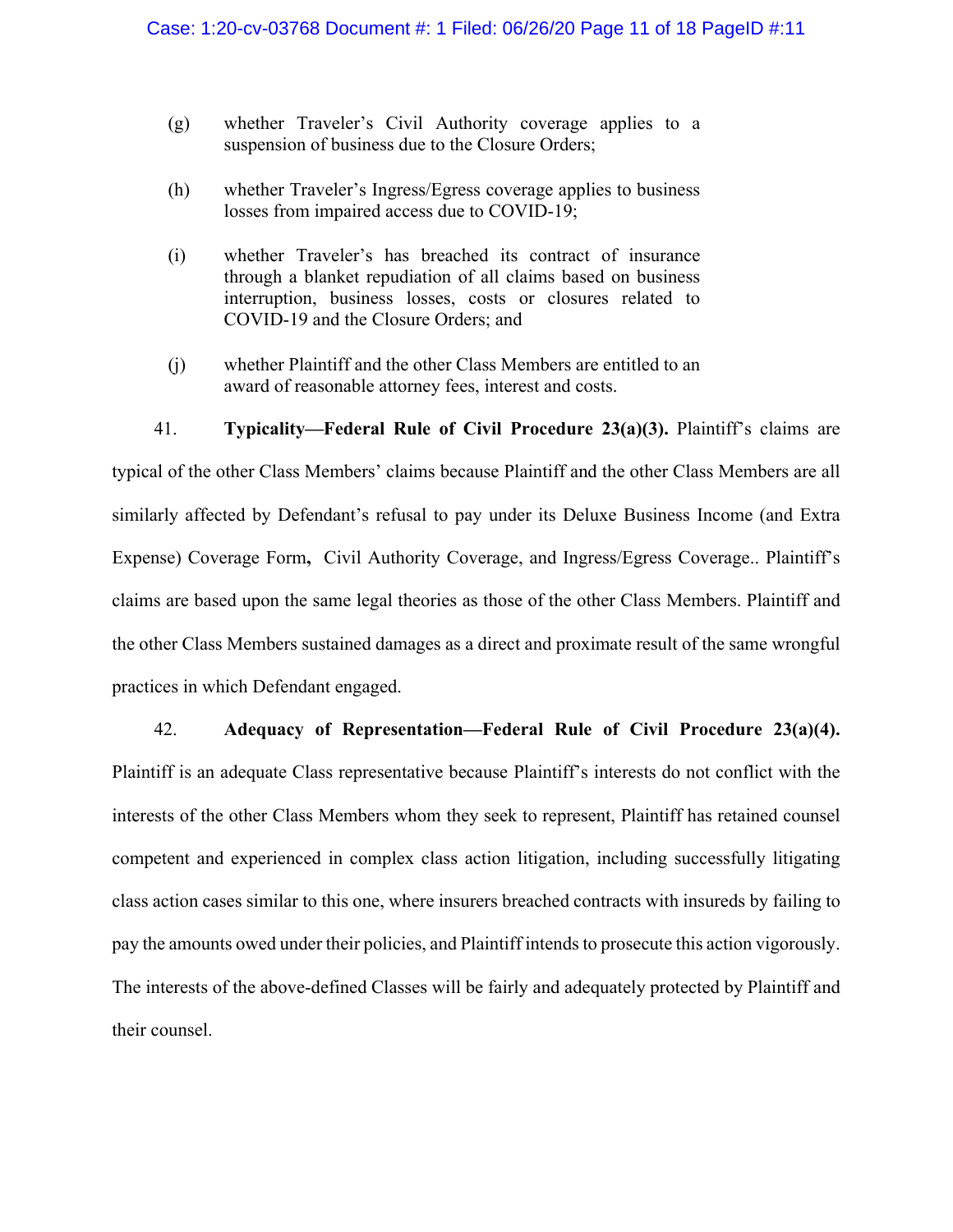43. **Inconsistent or Varying Adjudications and the Risk of Impediments to Other Class Members' Interests—Federal Rule of Civil Procedure 23(b)(1).** Plaintiff seeks classwide adjudication as to the interpretation, and resultant scope, of Defendant's Business Income (and Extra Expense) Coverage, Civil Authority Coverage, and Ingress/Egress Coverage. The prosecution of separate actions by individual Class Members would create an immediate risk of inconsistent or varying adjudications that would establish incompatible standards of conduct for the Defendant. Moreover, the adjudications sought by Plaintiff could, as a practical matter, substantially impair or impede the ability of other Class Members, who are not parties to this action, to protect their interests.

44. **Declaratory and Injunctive Relief—Federal Rule of Civil Procedure 23(b)(2).**  Defendant acted or refused to act on grounds generally applicable to Plaintiff and the other Class Members, thereby making appropriate final injunctive relief and declaratory relief, as described below, with respect to the Class Members.

45. **Superiority—Federal Rule of Civil Procedure 23(b)(3).** A class action is superior to any other available means for the fair and efficient adjudication of this controversy, and no unusual difficulties are likely to be encountered in the management of this class action. Individualized litigation creates a potential for inconsistent or contradictory judgments and increases the delay and expense to all parties and the court system. By contrast, the class action device presents far fewer management difficulties, and provides the benefits of single adjudication, economy of scale, and comprehensive supervision by a single court.

## **COUNT I DECLARATORY JUDGMENT**

46. Plaintiffs incorporate by reference, as if fully set forth herein, the facts set forth in paragraphs 1–45 above.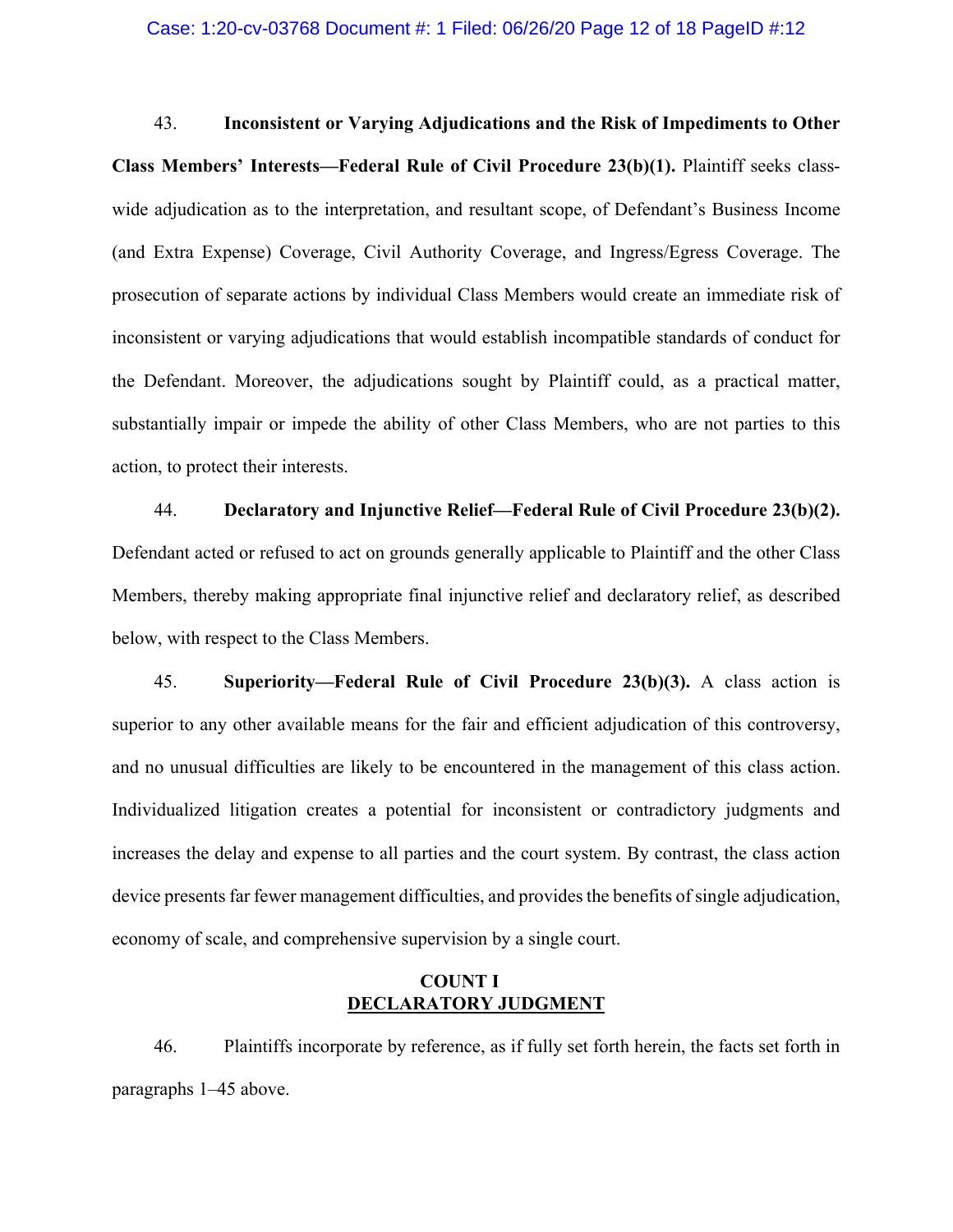## Case: 1:20-cv-03768 Document #: 1 Filed: 06/26/20 Page 13 of 18 PageID #:13

47. Plaintiff brings this Count individually and on behalf of the Class.

48. Each Policy is an insurance contract under which Traveler's was paid premiums in exchange for its promise to pay Plaintiff's losses for claims covered by the Policy, such as business losses incurred as a result of the government orders forcing them to close their businesses.

49. Plaintiffs have complied with all applicable provisions of the Policies, including payment of the premiums in exchange for coverage under the Policies.

50. Traveler's has arbitrarily and without justification refused to reimburse Plaintiffs for any losses incurred by Plaintiffs in connection with the covered business losses related to the Closure Orders and the necessary interruption of their businesses stemming from the COVID-19 pandemic.

51. An actual case or controversy exists regarding Plaintiffs' rights and Traveler's obligations under the Policies to reimburse Plaintiffs for the full amount of losses incurred by Plaintiffs in connection with Closure Orders and the necessary interruption of their businesses stemming from the COVID-19 pandemic.

52. Pursuant to 28 U.S.C. § 2201, Plaintiffs seek a declaratory judgment from this Court declaring the following:

- (a) Plaintiffs' losses incurred in connection with the Closure Orders and the and the necessary interruption of their businesses stemming from the COVID-19 pandemic are insured losses under the Policies;
- (b) Traveler's has waived any right it may have had to assert defenses to coverage or otherwise seek to bar or limit coverage for Plaintiffs' losses by issuing blanket coverage denials without conducting a claim investigation as required under Illinois law; and
- (c) Traveler's is obligated to pay Plaintiffs for the full amount of the losses incurred and to be incurred in connection with the covered business losses related to the Closure Orders during the four-week indemnity period and the necessary interruption of their businesses stemming from the COVID-19 pandemic.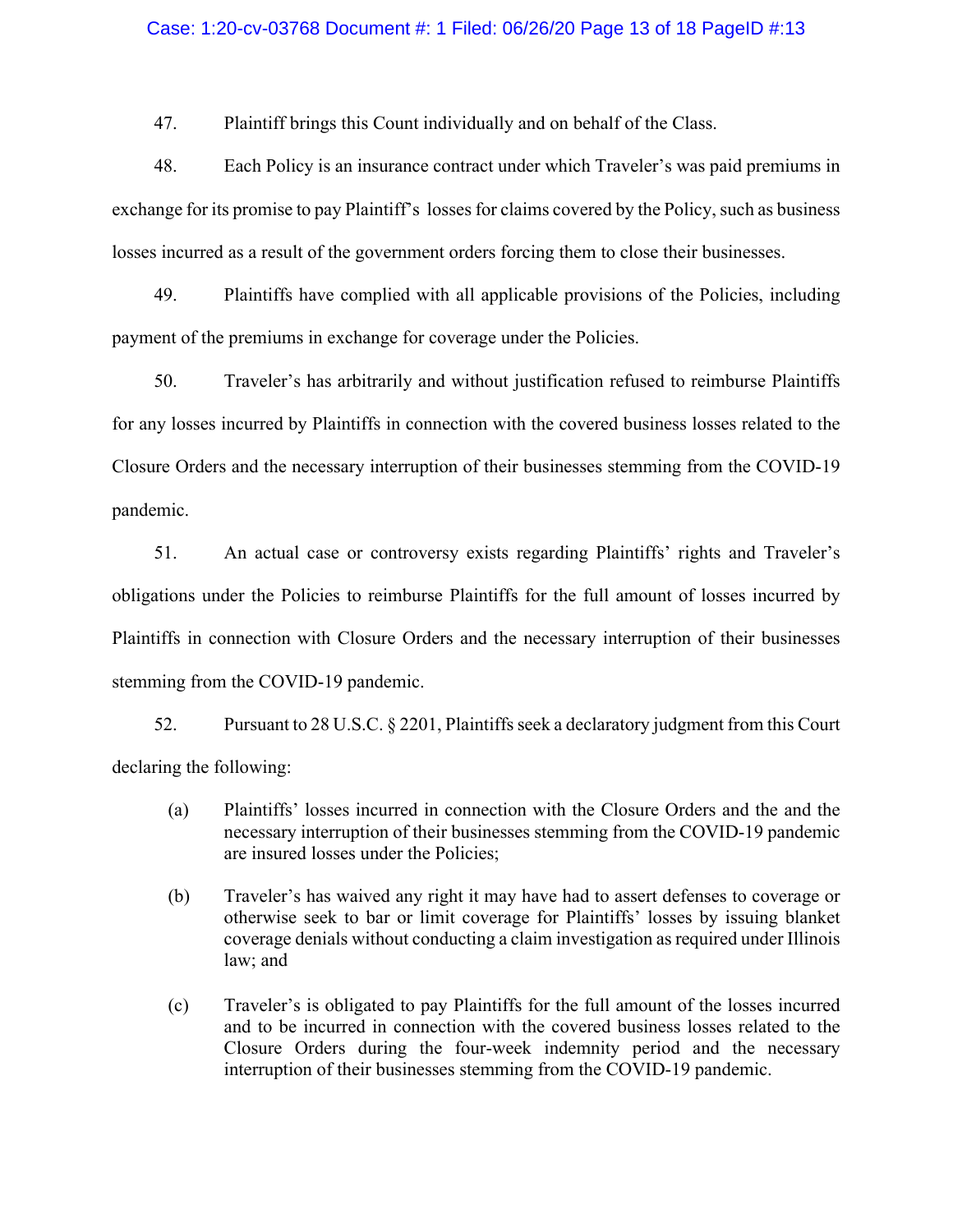## **COUNT II: BREACH OF CONTRACT**

53. Plaintiffs incorporate by reference, as if fully set forth herein, the facts set forth in paragraphs 1–45 above.

54. Plaintiff brings this Count individually and on behalf of the Class.

55. Each Policy is an insurance contract under which Traveler's was paid premiums in exchange for its promise to pay Plaintiffs' losses for claims covered by the Policy, such as business losses incurred as a result of the government orders forcing them to close their businesses.

56. Plaintiffs have complied with all applicable provisions of the Policies, including payment of the premiums in exchange for coverage under the Policies, and yet Traveler's has abrogated its insurance coverage obligations pursuant to the Policies' clear and unambiguous terms.

57. In the Policy, Traveler's agreed to pay for its Insureds "actual loss of Business Income due to the 'necessary' suspension of your 'operations' during the 'period of restoration'".

58. A recoverable Business Income loss is "Net Income (Net Profit or Loss before income taxes) that would have been earned or incurred, plus continuing normal operating expenses incurred including payroll.

59. The Closure Orders and/or COVID-19 caused direct physical loss and damage to the property of Class Members, requiring suspension of operations at their property. The Losses thus triggered the Business Income loss provision of the Policy.

60. By denying coverage for any business losses incurred by Plaintiffs in connection with the Closure Orders and the COVID-19 pandemic, Traveler's has breached its coverage obligations under the Policies.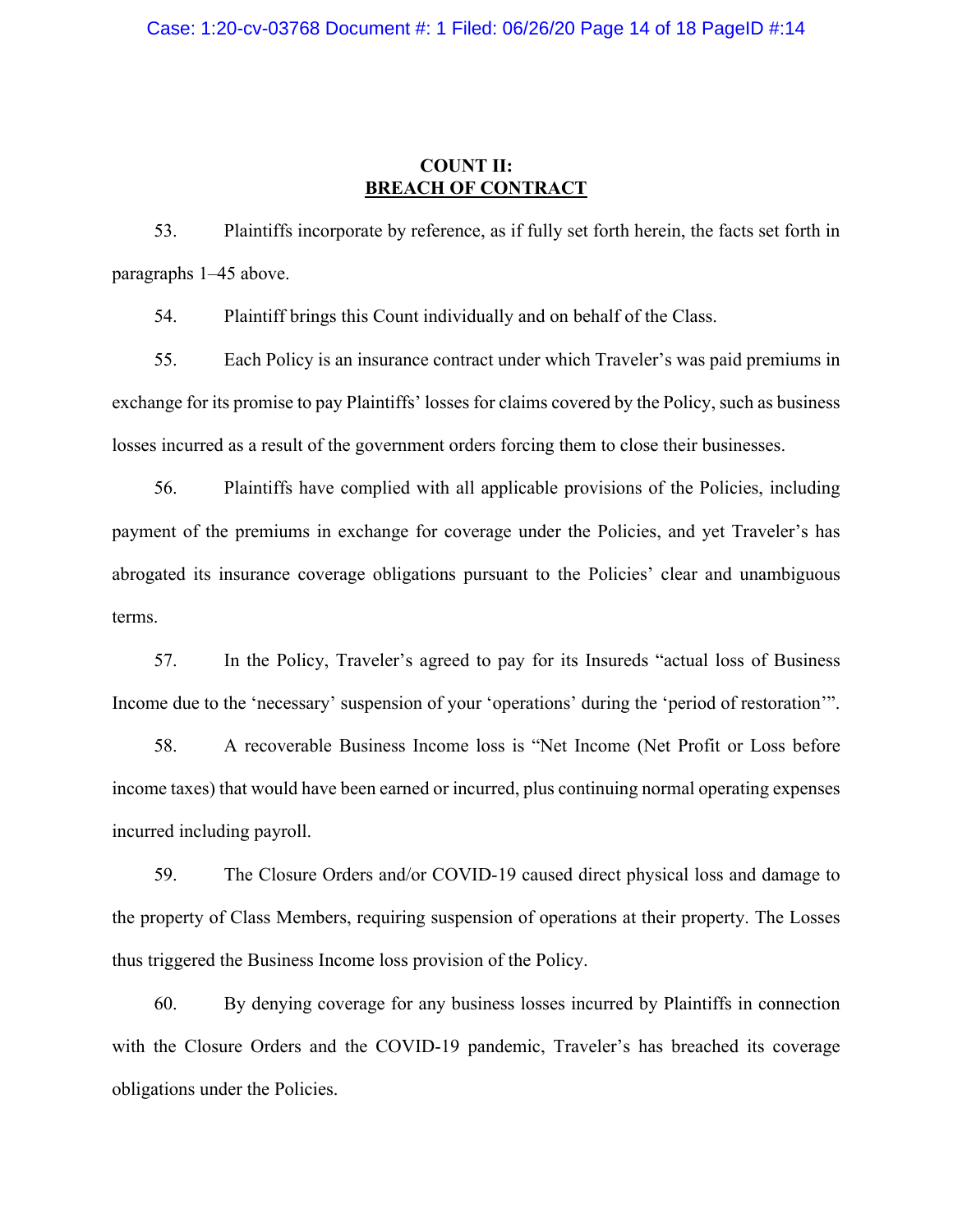Case: 1:20-cv-03768 Document #: 1 Filed: 06/26/20 Page 15 of 18 PageID #:15

61. As a result of Traveler's breaches of the Policies, Plaintiffs have sustained substantial damages for which Traveler's is liable, in an amount to be established at trial.

## **COUNT III: BREACH OF CONTRACT – EXTRA EXPENSE COVERAGE**

62. Plaintiff repeats and realleges Paragraphs 1-45 as if fully set forth herein.

63. Plaintiff brings this Count individually and on behalf of the Class.

64. The Policy is a contract under which Plaintiff paid Traveler's premiums on behalf of the Class, in exchange for Traveler's promise to pay their losses for claims covered by the Policy.

65. In the Policy, Traveler's agreed to pay reasonable and necessary Extra Expense that its Insureds incur during the "period of restoration" that they would not have incurred if there had been no direct physical loss or damage to the property from a Covered Cause of Loss.

66. "Extra Expense" includes "expenses to avoid or minimize the "suspension" of business and to continue operations …"

67. Due to COVID-19 and the Closure Orders, Class Members incurred Extra Expense at their Property.

68. Class Members have complied with all applicable provisions of the Policy and/or those provisions have been waived by Traveler's or Traveler's is estopped from asserting them, and yet Traveler's has abrogated its insurance coverage obligations pursuant to the Policy's clear and unambiguous terms.

69. By repudiating coverage for any business losses incurred by the Class in connection with the Closure Orders and the COVID-19 pandemic, Traveler's has breached its coverage obligations under the Policy.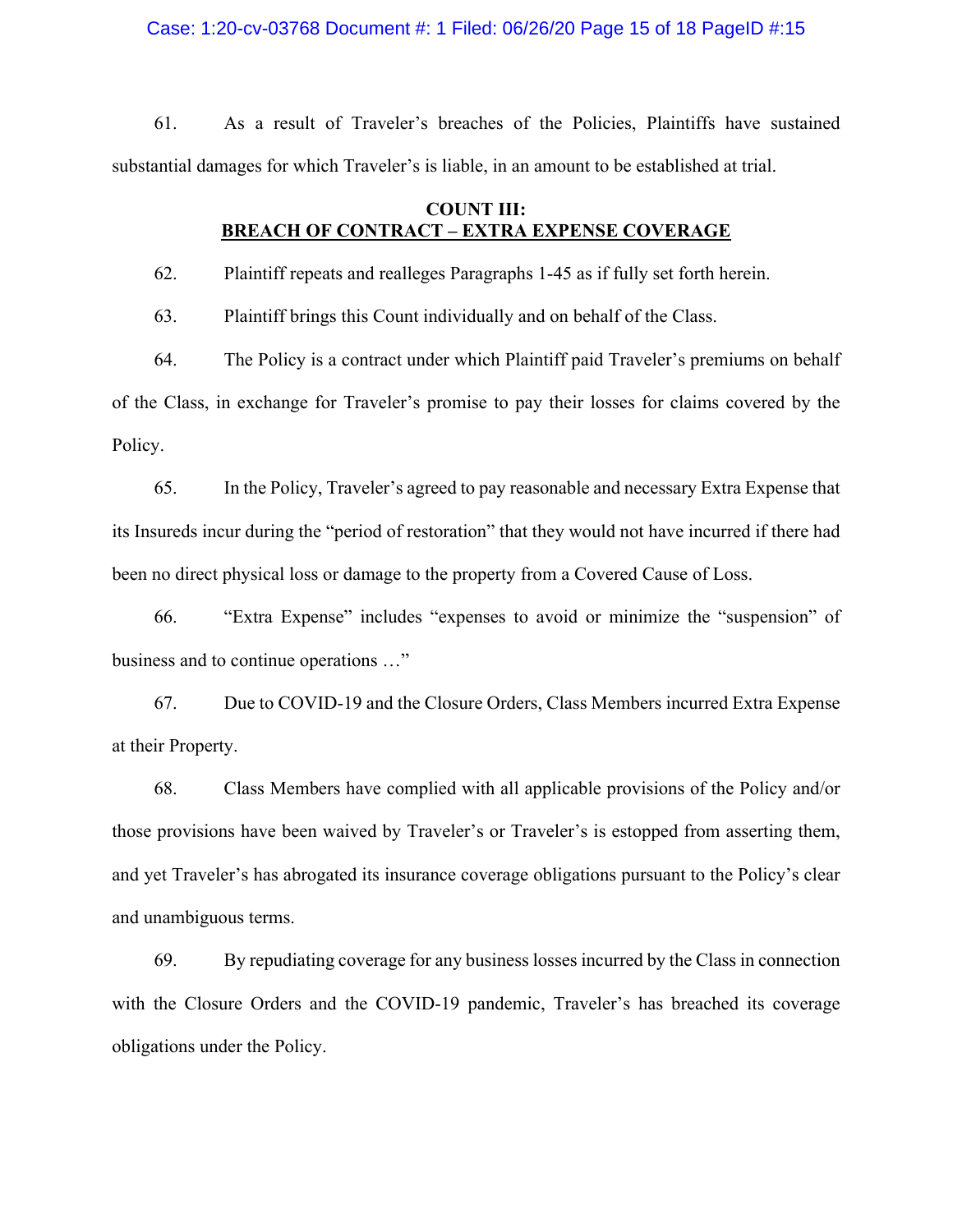Case: 1:20-cv-03768 Document #: 1 Filed: 06/26/20 Page 16 of 18 PageID #:16

70. As a result of Traveler's breach of the Policy, the Class has sustained substantial damages for which Traveler's is liable, in an amount to be established at trial.

## **COUNT IV: BREACH OF CONTRACT – CIVIL AUTHORITY COVERAGE**

71. Plaintiff repeats and realleges Paragraphs 1-45 as if fully set forth herein.

72. Plaintiff brings this Count individually and on behalf of the Class.

73. The Policy is a contract under which Plaintiff paid Traveler's premiums on behalf of the Class, in exchange for Traveler's promise to pay their losses for claims covered by the Policy.

74. In the Policy, Traveler's agreed to pay for losses by its Insureds for losses sustained by action of civil authority that prohibits access to the property.

75. The Closure Orders triggered the Civil Authority provision of the Policy.

76. Class Members have complied with all applicable provisions of the Policy, and/or those provisions have been waived by Traveler's, or Traveler's is estopped from asserting them, and yet Traveler's has abrogated its insurance coverage obligations pursuant to the Policy's clear and unambiguous terms.

77. By repudiating coverage for any business losses incurred by the Class in connection with the Closure Orders and the COVID-19 pandemic, Traveler's has breached its coverage obligations under the Policy.

78. As a result of Traveler's breach of the Policy, the Class has sustained substantial damages for which Traveler's is liable, in an amount to be established at trial.

## **COUNT V: BREACH OF CONTRACT – INGRESS/EGRESS COVERAGE**

79. Plaintiff repeats and realleges Paragraphs 1-45 as if fully set forth herein.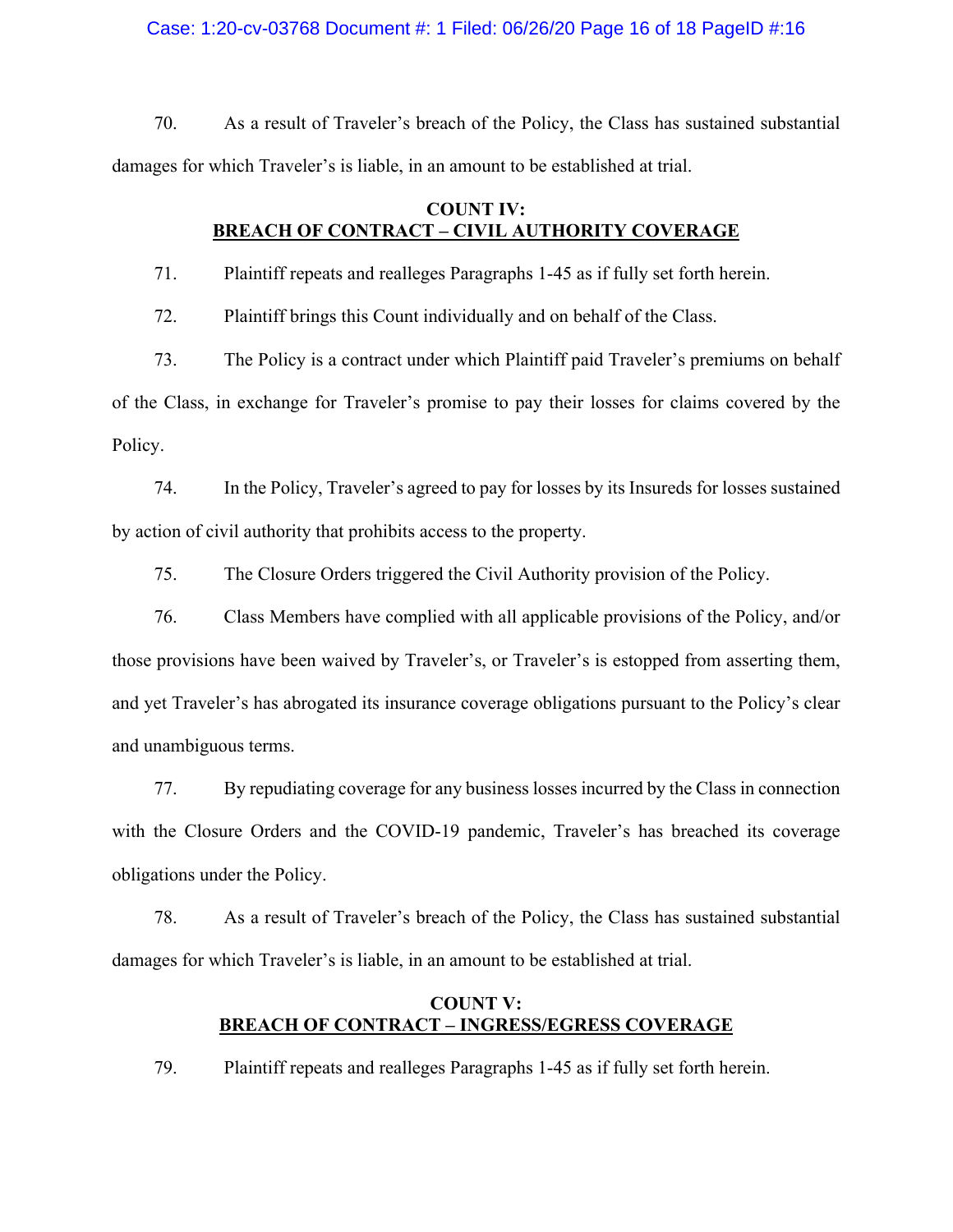#### Case: 1:20-cv-03768 Document #: 1 Filed: 06/26/20 Page 17 of 18 PageID #:17

80. Plaintiff brings this Count individually and on behalf of the Class.

81. The Policy is a contract under which Plaintiff paid Traveler's premiums on behalf of the Class, in exchange for Traveler's promise to pay their losses for claims covered by the Policy.

82. In the Policy, Traveler's agreed to pay for Ingress/Egress losses due to impairment of ingress to or egress to the described premises.

83. The Ingress/Egress coverage applies whether or not the Covered Property is damaged, "provided that such impairment is caused by direct physical loss or damage by a Covered Cause of Loss to property that is within a mile of the described premises."

84. The Closure Orders triggered the Ingress/Egress provision of the Policy.

85. Class Members have complied with all applicable provisions of the Policy, and/or those provisions have been waived by Traveler's, or Traveler's is estopped from asserting them, and yet Traveler's has abrogated its insurance coverage obligations pursuant to the Policy's clear and unambiguous terms.

#### **V. REQUEST FOR RELIEF**

WHEREFORE, Plaintiff, individually and on behalf of all Class Members, respectfully requests that the Court enter judgment in their favor and against Defendant as follows:

- (a) Entering an order certifying the proposed Class, as requested herein, designating Plaintiff as Class representative, and appointing Plaintiff's undersigned attorneys as Counsel for the Class;
- (b) Entering judgment on Counts II-V in favor of the Class and awarding damages for breach of contract in an amount to be determined at trial;
- (c) Entering declaratory judgment on Counts I in favor of the Class, as follows;